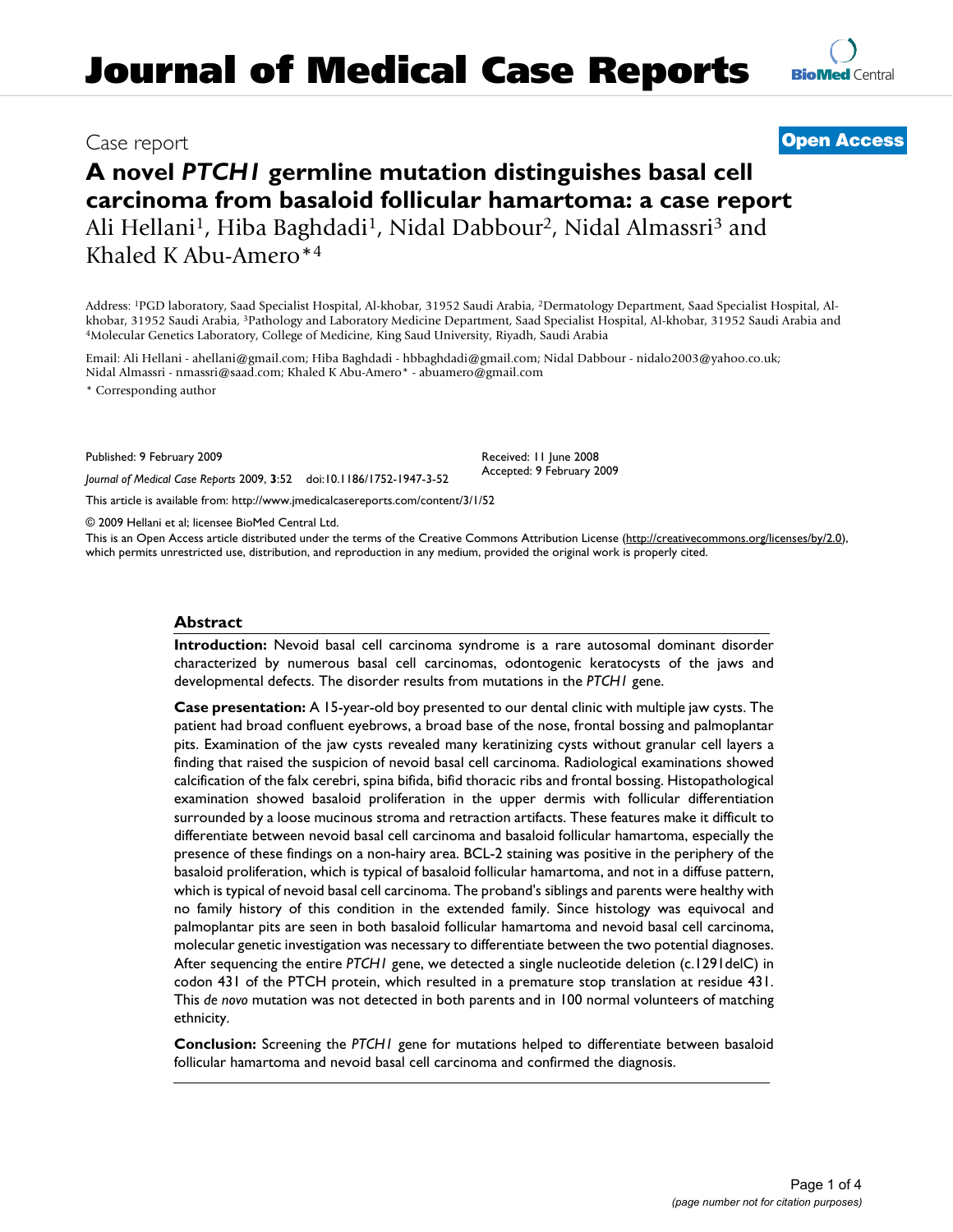#### **Introduction**

Nevoid basal cell carcinoma syndrome (NBCC; also known as Gorlin syndrome; MIM #109400) is a rare autosomal dominant disorder characterized by numerous basal cell carcinomas, odontogenic keratocysts of the jaws, and developmental defects such as bifid ribs, intracranial calcification, and polydactyly [1]. NBCC also predisposes individuals to a variety of low-frequency tumors such as ovarian fibroma, medulloblastoma, rhabdomyosarcomas, and cardiac fibromas [1]. Multiple organ systems may be impacted in NBCC. Abnormalities of the skin, the skeletal system, the genitourinary system, and the central nervous system (CNS) are the most common. The approximate prevalence is reported to be one case per 56,000–164,000 population. The prevalence is likely to be considerably higher in individuals younger than 20 years who present with basal cell carcinomas (BCC). The syndrome has been documented for 50 years, but recent developments in molecular genetics have dramatically increased our understanding of its pathophysiology. The disorder results from mutations in the *PTCH1* gene, the human homolog of the *Drosophila* segment polarity gene, patched (MIM # 601309). *PTCH1* has been mapped to 9q22.3-q31 and consists of 23 exons spanning approximately 50 kb and encoding a 1447-amino acid transmembrane glycoprotein. PTCH protein is involved in Sonic hedgehog (Shh) signaling, where it is thought to act as a receptor for Shh ligands [2]. An important clue to the understanding of PTCH function comes from the study of its interactions with another membrane protein smoothened (Smo). In the absence of Shh signal, PTCH represses the constitutive signaling activity of Smo, by forming a PTCH-Smo complex [2]. Pathogenic mutations in the *PTCH1* gene result in the failure of PTCH to inhibit Smo, leading to the constitutive activity of the Shh signaling pathway [3]. The Shh signaling pathway has been implicated in the formation of embryonic structures and tumorigenesis [4]. Therefore, a disorder of this pathway could result in an abnormal body conformation and tumorigenesis as seen in NBCC patients. To date, over 100 *PTCH1* germline mutations associated with NBCC have been reported, most (73%) identifying nonsense or frameshift mutations leading to the synthesis of a truncated PTCH protein [5]. These mutations appear to be mainly clustered into the large extra- and intracellular loops of the PTCH protein, but no apparent genotypephenotype correlations have been established.

# **Case presentation**

A 15-year-old boy presented to our dental clinic because of multiple jaw cysts. The patient had the following clinical features: tall stature, broad confluent eyebrows, broad base of the nose, frontal bossing, palmoplantar pits (Figure 1A), and pectus excavatum (Figure 1B). Intellectually, the patient was normal with an above average intelligence

level in school. Both parents and siblings were normal and there was no family history of such a condition or intellectual impairment in their extended family. Histopathological examination of the jaw cysts revealed keratinizing cysts lined by stratified squamous epithelium with variable cell thickness. Keratinization appeared to be abrupt with lack of a granular cell layer.

The presence of multiple jaw cysts devoid of a granular layer raised the suspicion of nevoid basal cell carcinoma. The patient had multiple palmoplantar pits. His radiological examinations revealed calcification of the falx cerebri (Figure 1C), spina bifida, bifid thoracic ribs and frontal bossing.

Histopathological examination showed nests of tumor cells in the superficial dermis. These nests were characterized by proliferation of basaloid cells with palisading nuclei at the periphery of the nests. The stroma around the tumor had loose mucinous changes and retraction artifacts (Figure 1D). This appearance can be seen in both NBCC and basaloid follicular hamartoma (BFH). The presence of retraction artifacts favors NBCC; however, the pattern of immunostaining for bcl-2 with only focal cellular staining rather than the diffuse pattern (Figure 1E) was more consistent with BFH [6].

Since the histology was ambiguous and palmoplantar pits are seen in both BFH and NBCC, molecular genetic investigation was necessary to differentiate between the two entities. In order to do this, genomic DNA was amplified and the entire coding region and the exon-intron boundaries of the *PTCH1* gene were sequenced as detailed previously [7]. Briefly, *PTCH1* sequences were amplified from 100 to 200 ng of DNA using specific primers  $(5 \mu M)$ , dNTP (5 mM), PCR buffer 10×, and one unit of Expand Long *Taq* polymerase (Roche). Polymerase chain reaction (PCR) products were purified using a Qiagen purification kit and then assessed on the capillary electrophoresis bioanalyzer using the DNA 7500 chip. The purified PCR product was sequenced on an ABI 3130*xI* Genetic Analyzer using forward and reverse primers described previously [7]. After sequencing the entire *PTCH1* gene, we detected a single nucleotide deletion (c.1291delC) in codon 431, which resulted in a premature stop translation at residue 431 (Figure 1F). Since the *PTCH1* encodes 1447-amino acid transmembrane glycoprotein, the premature stop-codon found at codon 431 is expected to have a deleterious effect on protein structure and function. This *de novo* mutation (c.1291delC) was not detected in either parents or in 100 normal volunteers of matching ethnicity. This mutation is located in the extracellular domain of the PTCH protein, which is known to be an important domain that interacts with the Shh ligand [8] and is expected to inactivate the protein ability to bind the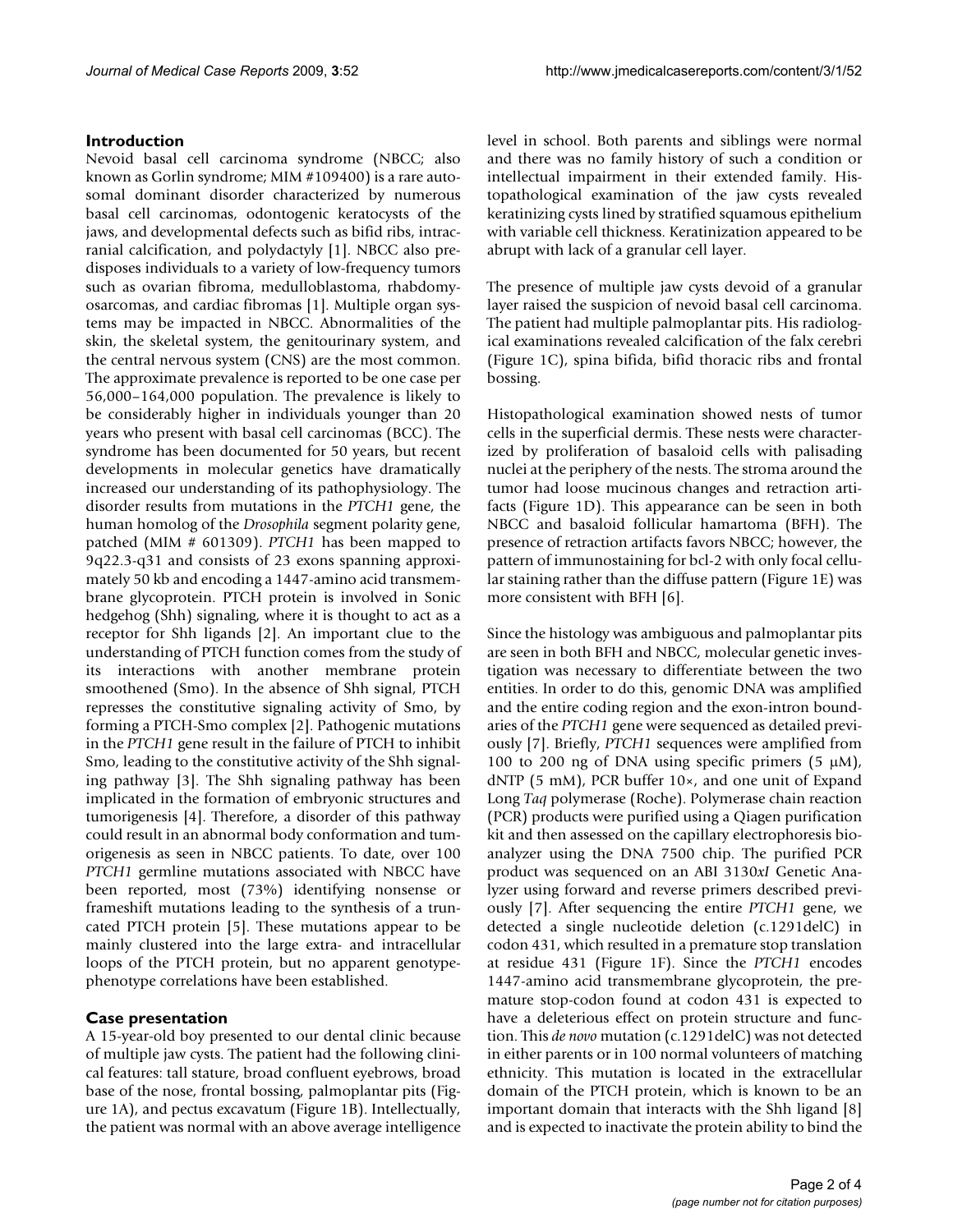

#### Figure 1

**(A) Palmoplantar pits biopsied and non-biopsied**. (B) Pectus excavatum. (C) Calcification of the falx cerebri. (D) The superficial dermis contains nests of basaloid tumor cells with peripheral palisading nuclei surrounded by mucinous stroma. (E) BCL-2 immunostaining illustrates focal brown staining of the tumor cells. Many of the tumor cells lack BCL-2 expression. (F) Chromatogram showing the forward sequencing results of the *PTCH1* gene for the patient and his parents. The arrow indicates the position of the deleted nucleotide "C" in the patient. The sequence after the deleted "C" in the patient was deteriorated as expected when a sequence deletion is present.

Shh ligand. As a consequence of mutation identification and confirmation of the NBCC diagnosis, the management protocol for this patient would be: (i) surgical excision of any basal cancer cells; (ii) avoidance of sun exposure and any kind of radiotherapy; (iii) annual follow-up for the development of skin lesions and (iv) genetic counseling.

#### **Discussion**

Nevoid basal cell carcinoma syndrome is a rare autosomal dominant disease characterized by developmental abnormalities and tumorigenesis. Mutation of the *PTCH1* gene is the molecular defect associated with this syndrome. According to the human genome mutation database [9], there are currently 224 mutations reported to date (database updated May 2008) in the *PTCH1* gene. Here, we describe a patient who presented with a clinical picture that was consistent with NBCC, but overlapped with BFH. Therefore, molecular genetic study was necessary in order to differentiate between the two entities. *PTCH1* was investigated because *PTCH1* mutations are the typical cause of NBCC, but not of BFH syndrome, where the causative gene is not yet known. Sequencing the *PTCH1* gene revealed the presence of a *de novo* mutation (c.1291delC) that was not detected in either parents or in 100 normal volunteers of matching ethnicity. According to the *PTCH* mutation database and human mutation database, the *de novo* mutation (c.1291delC) detected in our patient has not been reported previously. Since this mutation will introduce a premature stop-codon early in translation, we expect this mutation to have serious consequences on the